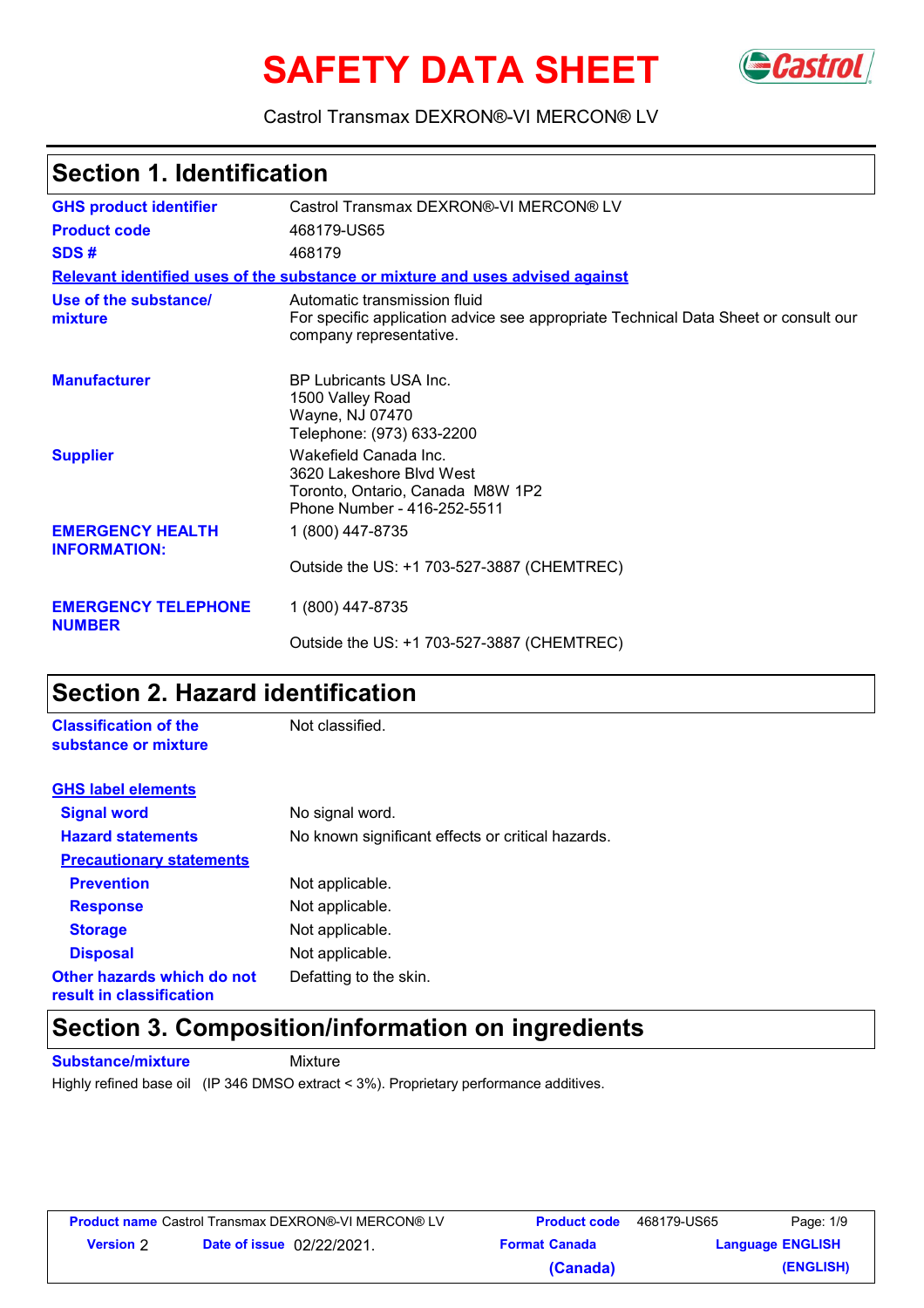# **Section 3. Composition/information on ingredients**

| <b>Ingredient name</b>                                                                                                                                                                                                                                                                                                   | <b>CAS number</b>                       | $\%$ (w/w)                        |  |
|--------------------------------------------------------------------------------------------------------------------------------------------------------------------------------------------------------------------------------------------------------------------------------------------------------------------------|-----------------------------------------|-----------------------------------|--|
| Distillates (petroleum), hydrotreated heavy paraffinic<br>Distillates (petroleum), hydrotreated light paraffinic<br>2-Propenoic acid, 2-methyl-, butyl ester, polymer with N-[3-<br>(dimethylamino)propyl]-2-methyl-2-propenamide, dodecyl 2-methyl-<br>2-propenoate, eicosyl 2-methyl-2-propenoate, hexadecyl 2-methyl- | 64742-54-7<br>64742-55-8<br>176487-46-0 | 45 - 70<br>$ 30 - 60 $<br>$1 - 5$ |  |
| 2-propenoate and octadecyl 2-methyl-2-propenoate                                                                                                                                                                                                                                                                         |                                         |                                   |  |
| Lubricating oils (petroleum), C15-30, hydrotreated neutral oil-based                                                                                                                                                                                                                                                     | 72623-86-0                              | $1 - 5$                           |  |
| Distillates (petroleum), hydrotreated light paraffinic                                                                                                                                                                                                                                                                   | 64742-55-8                              | $10.5 - 1.5$                      |  |

**\*\* Ranges if listed above for hazardous ingredient(s) are prescribed ranges. The actual concentration(s) or actual concentration range(s) are being withheld as a trade secret.**

**There are no additional ingredients present which, within the current knowledge of the supplier and in the concentrations applicable, are classified as hazardous to health and hence require reporting in this section.**

**Occupational exposure limits, if available, are listed in Section 8.**

#### **Section 4. First-aid measures**

**Description of necessary first aid measures**

| <b>Eye contact</b>                | In case of contact, immediately flush eyes with plenty of water for at least 15<br>minutes. Eyelids should be held away from the eyeball to ensure thorough rinsing.<br>Check for and remove any contact lenses. Get medical attention.           |
|-----------------------------------|---------------------------------------------------------------------------------------------------------------------------------------------------------------------------------------------------------------------------------------------------|
| <b>Skin contact</b>               | Wash skin thoroughly with soap and water or use recognized skin cleanser.<br>Remove contaminated clothing and shoes. Wash clothing before reuse. Clean<br>shoes thoroughly before reuse. Get medical attention if symptoms occur.                 |
| <b>Inhalation</b>                 | Finhaled, remove to fresh air. In case of inhalation of decomposition products in a<br>fire, symptoms may be delayed. The exposed person may need to be kept under<br>medical surveillance for 48 hours. Get medical attention if symptoms occur. |
| <b>Ingestion</b>                  | Do not induce vomiting unless directed to do so by medical personnel. Get medical<br>attention if symptoms occur.                                                                                                                                 |
| <b>Protection of first-aiders</b> | No action shall be taken involving any personal risk or without suitable training.                                                                                                                                                                |

#### **Most important symptoms/effects, acute and delayed**

**See Section 11 for more detailed information on health effects and symptoms.**

| Indication of immediate medical attention and special treatment needed, if necessary |                                                                                                                                                                                                                                                             |  |
|--------------------------------------------------------------------------------------|-------------------------------------------------------------------------------------------------------------------------------------------------------------------------------------------------------------------------------------------------------------|--|
| <b>Notes to physician</b>                                                            | Treatment should in general be symptomatic and directed to relieving any effects.<br>In case of inhalation of decomposition products in a fire, symptoms may be delayed.<br>The exposed person may need to be kept under medical surveillance for 48 hours. |  |
| <b>Specific treatments</b>                                                           | No specific treatment.                                                                                                                                                                                                                                      |  |

### **Section 5. Fire-fighting measures**

| In case of fire, use foam, dry chemical or carbon dioxide extinguisher or spray.                                                                                                                  |
|---------------------------------------------------------------------------------------------------------------------------------------------------------------------------------------------------|
| Do not use water jet.                                                                                                                                                                             |
| In a fire or if heated, a pressure increase will occur and the container may burst.                                                                                                               |
| Combustion products may include the following:<br>carbon oxides (CO, CO <sub>2</sub> ) (carbon monoxide, carbon dioxide)<br>nitrogen oxides (NO, $NO2$ etc.)                                      |
| No action shall be taken involving any personal risk or without suitable training.<br>Promptly isolate the scene by removing all persons from the vicinity of the incident if<br>there is a fire. |
|                                                                                                                                                                                                   |

| <b>Product name</b> Castrol Transmax DEXRON®-VI MERCON® LV |                                  | <b>Product code</b>  | 468179-US65             | Page: 2/9 |
|------------------------------------------------------------|----------------------------------|----------------------|-------------------------|-----------|
| <b>Version</b> 2                                           | <b>Date of issue</b> 02/22/2021. | <b>Format Canada</b> | <b>Language ENGLISH</b> |           |
|                                                            |                                  | (Canada)             |                         | (ENGLISH) |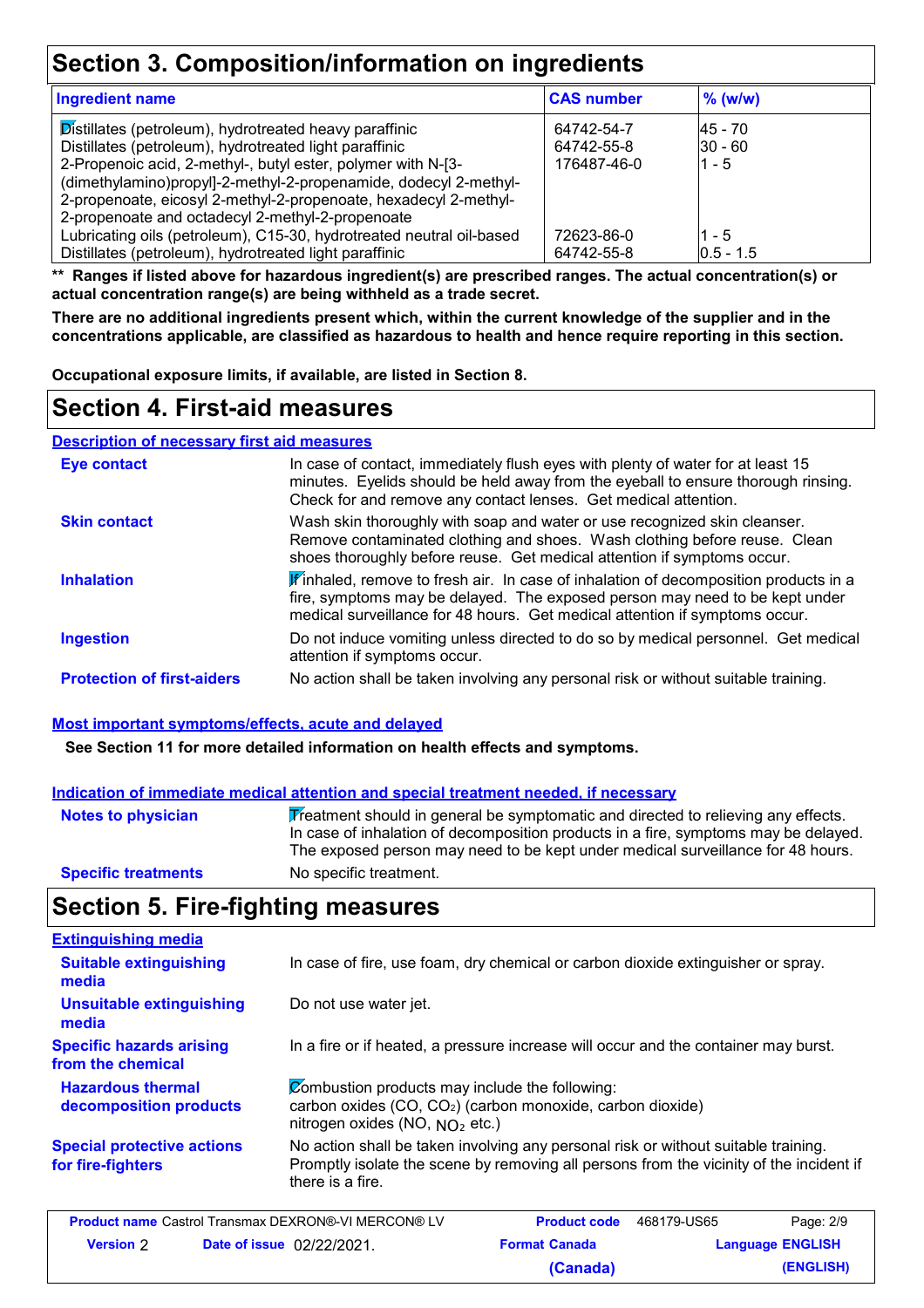### **Section 5. Fire-fighting measures**

**Special protective equipment for fire-fighters** Fire-fighters should wear positive pressure self-contained breathing apparatus (SCBA) and full turnout gear.

#### **Section 6. Accidental release measures**

#### **Personal precautions, protective equipment and emergency procedures**

| For non-emergency<br>personnel                               | No action shall be taken involving any personal risk or without suitable training.<br>Evacuate surrounding areas. Keep unnecessary and unprotected personnel from<br>entering. Do not touch or walk through spilled material. Put on appropriate<br>personal protective equipment. Floors may be slippery; use care to avoid falling.                                                              |  |
|--------------------------------------------------------------|----------------------------------------------------------------------------------------------------------------------------------------------------------------------------------------------------------------------------------------------------------------------------------------------------------------------------------------------------------------------------------------------------|--|
| For emergency responders                                     | If specialized clothing is required to deal with the spillage, take note of any<br>information in Section 8 on suitable and unsuitable materials. See also the<br>information in "For non-emergency personnel".                                                                                                                                                                                    |  |
| <b>Environmental precautions</b>                             | Avoid dispersal of spilled material and runoff and contact with soil, waterways,<br>drains and sewers. Inform the relevant authorities if the product has caused<br>environmental pollution (sewers, waterways, soil or air).                                                                                                                                                                      |  |
| <b>Methods and materials for containment and cleaning up</b> |                                                                                                                                                                                                                                                                                                                                                                                                    |  |
| <b>Small spill</b>                                           | Stop leak if without risk. Move containers from spill area. Absorb with an inert<br>material and place in an appropriate waste disposal container. Dispose of via a<br>licensed waste disposal contractor.                                                                                                                                                                                         |  |
| <b>Large spill</b>                                           | Stop leak if without risk. Move containers from spill area. Prevent entry into sewers,<br>water courses, basements or confined areas. Contain and collect spillage with non-<br>combustible, absorbent material e.g. sand, earth, vermiculite or diatomaceous earth<br>and place in container for disposal according to local regulations. Dispose of via a<br>licensed waste disposal contractor. |  |

### **Section 7. Handling and storage**

#### **Precautions for safe handling**

| <b>Protective measures</b>                                                | Put on appropriate personal protective equipment (see Section 8).                                                                                                                                                                                                                                                                                                                                                                                                                                                                                                                             |
|---------------------------------------------------------------------------|-----------------------------------------------------------------------------------------------------------------------------------------------------------------------------------------------------------------------------------------------------------------------------------------------------------------------------------------------------------------------------------------------------------------------------------------------------------------------------------------------------------------------------------------------------------------------------------------------|
| <b>Advice on general</b><br>occupational hygiene                          | Eating, drinking and smoking should be prohibited in areas where this material is<br>handled, stored and processed. Wash thoroughly after handling. Remove<br>contaminated clothing and protective equipment before entering eating areas. See<br>also Section 8 for additional information on hygiene measures.                                                                                                                                                                                                                                                                              |
| <b>Conditions for safe storage,</b><br>including any<br>incompatibilities | Store in accordance with local regulations. Store in original container protected<br>from direct sunlight in a dry, cool and well-ventilated area, away from incompatible<br>materials (see Section 10) and food and drink. Keep container tightly closed and<br>sealed until ready for use. Store and use only in equipment/containers designed for<br>use with this product. Containers that have been opened must be carefully resealed<br>and kept upright to prevent leakage. Do not store in unlabeled containers. Use<br>appropriate containment to avoid environmental contamination. |
| <b>Not suitable</b>                                                       | Prolonged exposure to elevated temperature                                                                                                                                                                                                                                                                                                                                                                                                                                                                                                                                                    |

#### **Section 8. Exposure controls/personal protection**

#### **Control parameters**

#### **Occupational exposure limits**

| <b>Ingredient name</b> |                                                            | <b>Exposure limits</b>                                                                                                                                                                                                                                                                                                                                                                                          |             |                         |
|------------------------|------------------------------------------------------------|-----------------------------------------------------------------------------------------------------------------------------------------------------------------------------------------------------------------------------------------------------------------------------------------------------------------------------------------------------------------------------------------------------------------|-------------|-------------------------|
|                        | Distillates (petroleum), hydrotreated heavy paraffinic     | <b>CA Alberta Provincial (Canada).</b><br>8 hrs OEL: 5 mg/m <sup>3</sup> 8 hours. Issued/Revised: 4/2004<br>Form: Mist<br>15 min OEL: 10 mg/m <sup>3</sup> 15 minutes. Issued/Revised:<br>7/2009 Form: Mist<br><b>CA Quebec Provincial (Canada).</b><br>TWAEV: 5 mg/m <sup>3</sup> 8 hours. Issued/Revised: 1/2000<br>Form: mist<br>STEV: 10 mg/m <sup>3</sup> 15 minutes. Issued/Revised: 1/2000<br>Form: mist |             |                         |
|                        | <b>Product name Castrol Transmax DEXRON®-VI MERCON® LV</b> | <b>Product code</b>                                                                                                                                                                                                                                                                                                                                                                                             | 468179-US65 | Page: 3/9               |
| <b>Version</b> 2       | <b>Date of issue</b> 02/22/2021                            | <b>Format Canada</b>                                                                                                                                                                                                                                                                                                                                                                                            |             | <b>Language ENGLISH</b> |
|                        |                                                            | (Canada)                                                                                                                                                                                                                                                                                                                                                                                                        |             | (ENGLISH)               |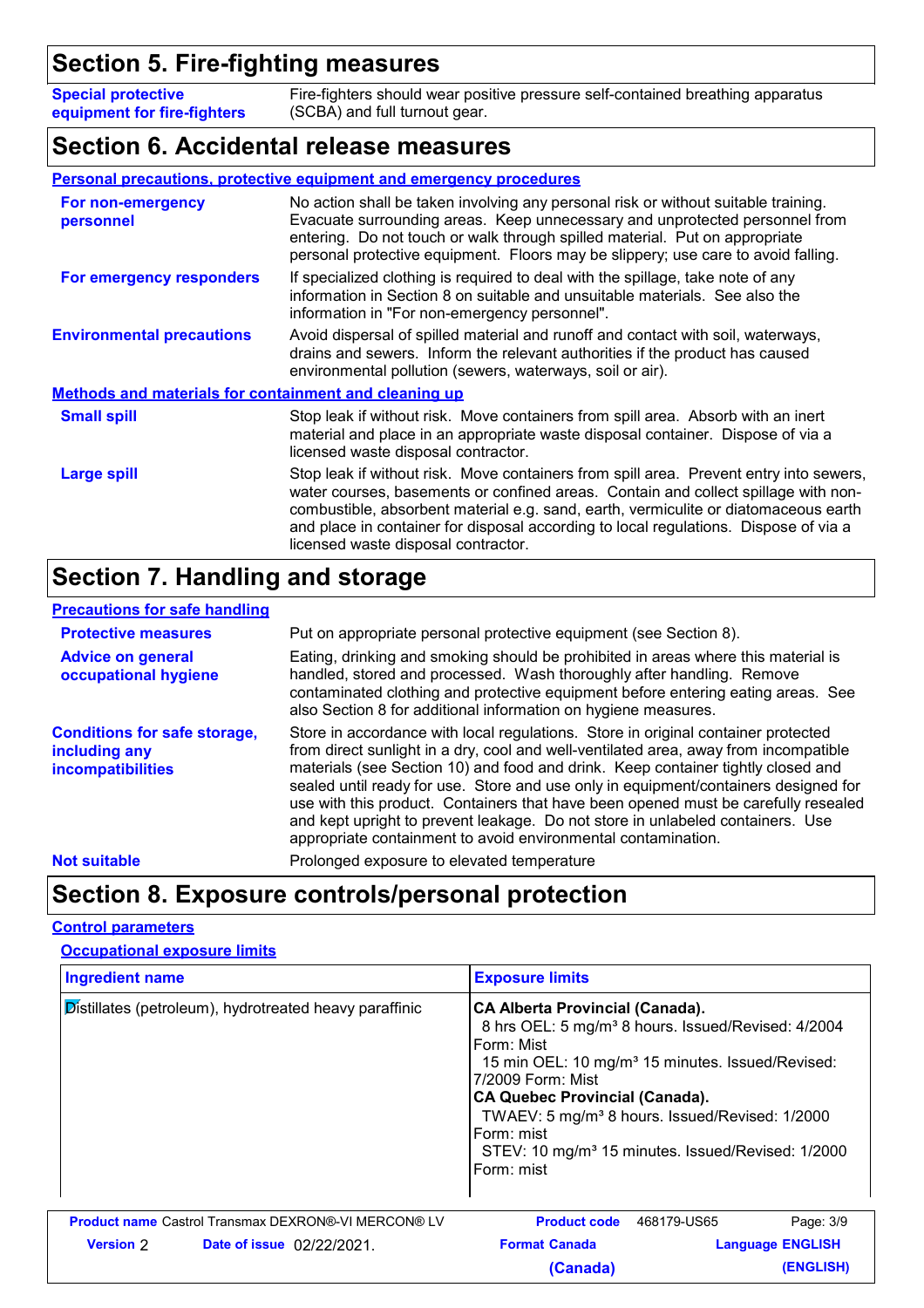| Section 8. Exposure controls/personal protection                        |                                                                                                                                                                                                                                                                                                                                                                                                                 |  |  |
|-------------------------------------------------------------------------|-----------------------------------------------------------------------------------------------------------------------------------------------------------------------------------------------------------------------------------------------------------------------------------------------------------------------------------------------------------------------------------------------------------------|--|--|
| Distillates (petroleum), hydrotreated light paraffinic                  | <b>CA Alberta Provincial (Canada).</b><br>8 hrs OEL: 5 mg/m <sup>3</sup> 8 hours. Issued/Revised: 4/2004<br>Form: Mist<br>15 min OEL: 10 mg/m <sup>3</sup> 15 minutes. Issued/Revised:<br>7/2009 Form: Mist<br><b>CA Quebec Provincial (Canada).</b><br>TWAEV: 5 mg/m <sup>3</sup> 8 hours. Issued/Revised: 1/2000<br>Form: mist<br>STEV: 10 mg/m <sup>3</sup> 15 minutes. Issued/Revised: 1/2000<br>Form: mist |  |  |
| Lubricating oils (petroleum), C15-30, hydrotreated neutral<br>oil-based | <b>CA Alberta Provincial (Canada).</b><br>8 hrs OEL: 5 mg/m <sup>3</sup> 8 hours. Issued/Revised: 4/2004<br>Form: Mist<br>15 min OEL: 10 mg/m <sup>3</sup> 15 minutes. Issued/Revised:<br>7/2009 Form: Mist<br><b>CA Quebec Provincial (Canada).</b><br>TWAEV: 5 mg/m <sup>3</sup> 8 hours. Issued/Revised: 1/2000<br>Form: mist<br>STEV: 10 mg/m <sup>3</sup> 15 minutes. Issued/Revised: 1/2000<br>Form: mist |  |  |
| Distillates (petroleum), hydrotreated light paraffinic                  | <b>CA Alberta Provincial (Canada).</b><br>8 hrs OEL: 5 mg/m <sup>3</sup> 8 hours. Issued/Revised: 4/2004<br>Form: Mist<br>15 min OEL: 10 mg/m <sup>3</sup> 15 minutes. Issued/Revised:<br>7/2009 Form: Mist<br><b>CA Quebec Provincial (Canada).</b><br>TWAEV: 5 mg/m <sup>3</sup> 8 hours. Issued/Revised: 1/2000<br>Form: mist<br>STEV: 10 mg/m <sup>3</sup> 15 minutes. Issued/Revised: 1/2000<br>Form: mist |  |  |

| <b>Appropriate engineering</b><br><b>controls</b> | All activities involving chemicals should be assessed for their risks to health, to<br>ensure exposures are adequately controlled. Personal protective equipment should<br>only be considered after other forms of control measures (e.g. engineering controls)<br>have been suitably evaluated. Personal protective equipment should conform to<br>appropriate standards, be suitable for use, be kept in good condition and properly<br>maintained.<br>Your supplier of personal protective equipment should be consulted for advice on<br>selection and appropriate standards. For further information contact your national<br>organisation for standards.<br>Provide exhaust ventilation or other engineering controls to keep the relevant<br>airborne concentrations below their respective occupational exposure limits.<br>The final choice of protective equipment will depend upon a risk assessment. It is<br>important to ensure that all items of personal protective equipment are compatible. |
|---------------------------------------------------|---------------------------------------------------------------------------------------------------------------------------------------------------------------------------------------------------------------------------------------------------------------------------------------------------------------------------------------------------------------------------------------------------------------------------------------------------------------------------------------------------------------------------------------------------------------------------------------------------------------------------------------------------------------------------------------------------------------------------------------------------------------------------------------------------------------------------------------------------------------------------------------------------------------------------------------------------------------------------------------------------------------|
| <b>Environmental exposure</b><br>controls         | Emissions from ventilation or work process equipment should be checked to ensure<br>they comply with the requirements of environmental protection legislation. In some<br>cases, fume scrubbers, filters or engineering modifications to the process<br>equipment will be necessary to reduce emissions to acceptable levels.                                                                                                                                                                                                                                                                                                                                                                                                                                                                                                                                                                                                                                                                                 |
| <b>Individual protection measures</b>             |                                                                                                                                                                                                                                                                                                                                                                                                                                                                                                                                                                                                                                                                                                                                                                                                                                                                                                                                                                                                               |
| <b>Hygiene measures</b>                           | Wash hands, forearms and face thoroughly after handling chemical products, before<br>eating, smoking and using the lavatory and at the end of the working period.<br>Appropriate techniques should be used to remove potentially contaminated clothing.<br>Wash contaminated clothing before reusing. Ensure that eyewash stations and<br>safety showers are close to the workstation location.                                                                                                                                                                                                                                                                                                                                                                                                                                                                                                                                                                                                               |
| <b>Eye/face protection</b>                        | Safety glasses with side shields.                                                                                                                                                                                                                                                                                                                                                                                                                                                                                                                                                                                                                                                                                                                                                                                                                                                                                                                                                                             |
| <b>Skin protection</b>                            |                                                                                                                                                                                                                                                                                                                                                                                                                                                                                                                                                                                                                                                                                                                                                                                                                                                                                                                                                                                                               |

| <b>Product name Castrol Transmax DEXRON®-VI MERCON® LV</b> |                                  | <b>Product code</b>  | 468179-US65 | Page: 4/9               |
|------------------------------------------------------------|----------------------------------|----------------------|-------------|-------------------------|
| <b>Version</b> 2                                           | <b>Date of issue</b> 02/22/2021. | <b>Format Canada</b> |             | <b>Language ENGLISH</b> |
|                                                            |                                  | (Canada)             |             | (ENGLISH)               |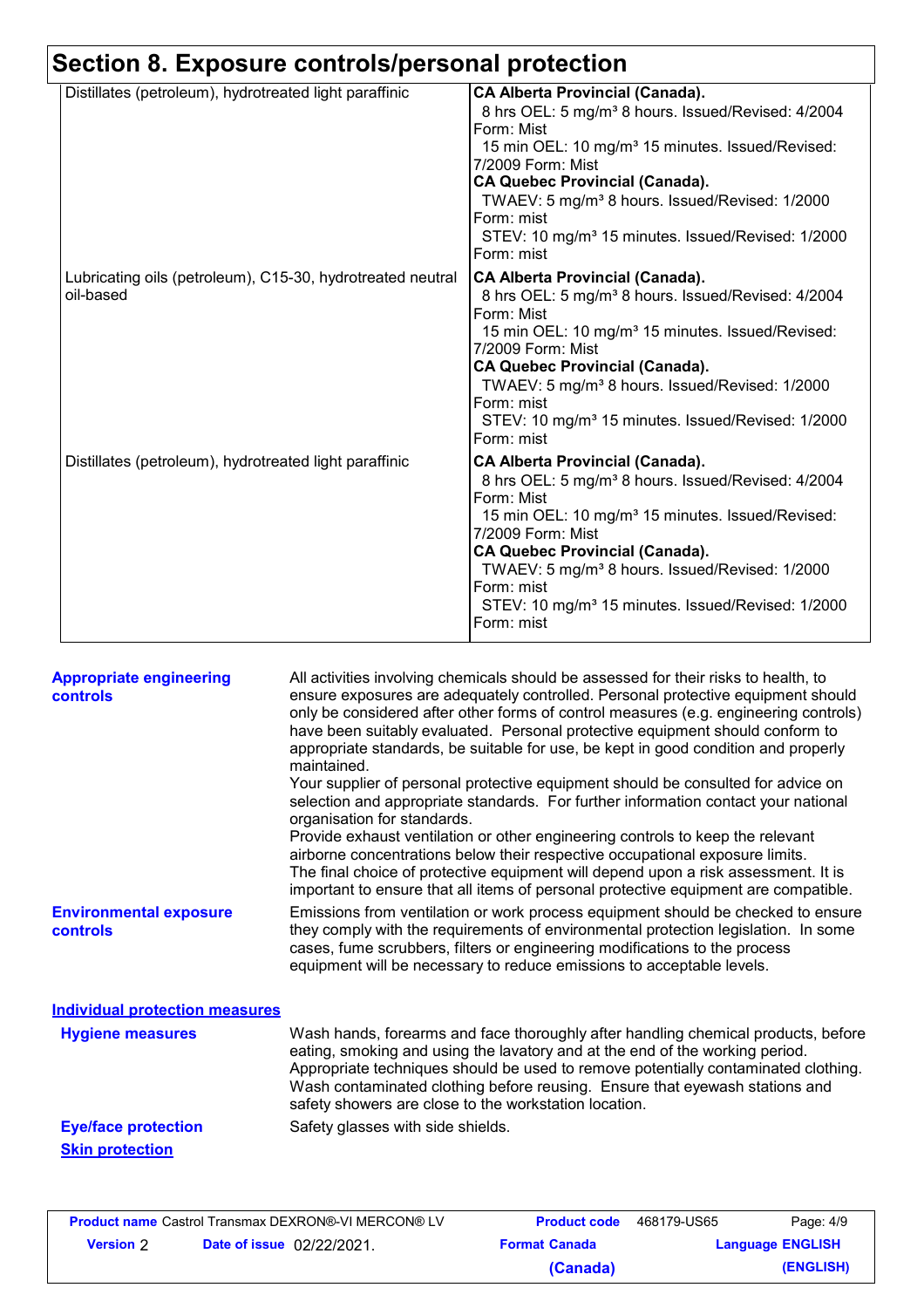### **Section 8. Exposure controls/personal protection**

| <b>Hand protection</b>        | Wear protective gloves if prolonged or repeated contact is likely. Wear chemical<br>resistant gloves. Recommended: Nitrile gloves. The correct choice of protective<br>gloves depends upon the chemicals being handled, the conditions of work and use,<br>and the condition of the gloves (even the best chemically resistant glove will break<br>down after repeated chemical exposures). Most gloves provide only a short time of<br>protection before they must be discarded and replaced. Because specific work<br>environments and material handling practices vary, safety procedures should be<br>developed for each intended application. Gloves should therefore be chosen in<br>consultation with the supplier/manufacturer and with a full assessment of the<br>working conditions. |
|-------------------------------|-------------------------------------------------------------------------------------------------------------------------------------------------------------------------------------------------------------------------------------------------------------------------------------------------------------------------------------------------------------------------------------------------------------------------------------------------------------------------------------------------------------------------------------------------------------------------------------------------------------------------------------------------------------------------------------------------------------------------------------------------------------------------------------------------|
| <b>Body protection</b>        | Use of protective clothing is good industrial practice.<br>Personal protective equipment for the body should be selected based on the task<br>being performed and the risks involved and should be approved by a specialist<br>before handling this product.<br>Cotton or polyester/cotton overalls will only provide protection against light<br>superficial contamination that will not soak through to the skin. Overalls should be<br>laundered on a regular basis. When the risk of skin exposure is high (e.g. when<br>cleaning up spillages or if there is a risk of splashing) then chemical resistant aprons<br>and/or impervious chemical suits and boots will be required.                                                                                                           |
| <b>Other skin protection</b>  | Appropriate footwear and any additional skin protection measures should be<br>selected based on the task being performed and the risks involved and should be<br>approved by a specialist before handling this product.                                                                                                                                                                                                                                                                                                                                                                                                                                                                                                                                                                         |
| <b>Respiratory protection</b> | In case of insufficient ventilation, wear suitable respiratory equipment.<br>The correct choice of respiratory protection depends upon the chemicals being<br>handled, the conditions of work and use, and the condition of the respiratory<br>equipment. Safety procedures should be developed for each intended application.<br>Respiratory protection equipment should therefore be chosen in consultation with<br>the supplier/manufacturer and with a full assessment of the working conditions.                                                                                                                                                                                                                                                                                           |

# **Section 9. Physical and chemical properties**

| <b>Appearance</b>                                      |                                                         |
|--------------------------------------------------------|---------------------------------------------------------|
| <b>Physical state</b>                                  | Liquid.                                                 |
| <b>Color</b>                                           | Red.                                                    |
| Odor                                                   | Not available.                                          |
| <b>Odor threshold</b>                                  | Not available.                                          |
| pH                                                     | Mot applicable.                                         |
| <b>Melting point</b>                                   | Not available.                                          |
| <b>Boiling point</b>                                   | Not available.                                          |
| <b>Flash point</b>                                     | Open cup: >180°C (>356°F) [Cleveland.]                  |
| <b>Pour point</b>                                      | $-54 °C$                                                |
| <b>Drop Point</b>                                      | Not available.                                          |
| <b>Evaporation rate</b>                                | Not available.                                          |
| <b>Flammability (solid, gas)</b>                       | Not applicable. Based on - Physical state               |
| <b>Lower and upper explosive</b><br>(flammable) limits | Not available.                                          |
| <b>Vapor pressure</b>                                  | Not available.                                          |
| <b>Vapor density</b>                                   | Not available.                                          |
| <b>Density</b>                                         | <1000 kg/m <sup>3</sup> (<1 g/cm <sup>3</sup> ) at 15°C |
| <b>Relative density</b>                                | Not available.                                          |
| <b>Solubility</b>                                      | insoluble in water.                                     |
| <b>Partition coefficient: n-</b><br>octanol/water      | Not available.                                          |
| <b>Auto-ignition temperature</b>                       | Not available.                                          |
| <b>Decomposition temperature</b>                       | Not available.                                          |

**Version Date of issue** 2 02/22/2021.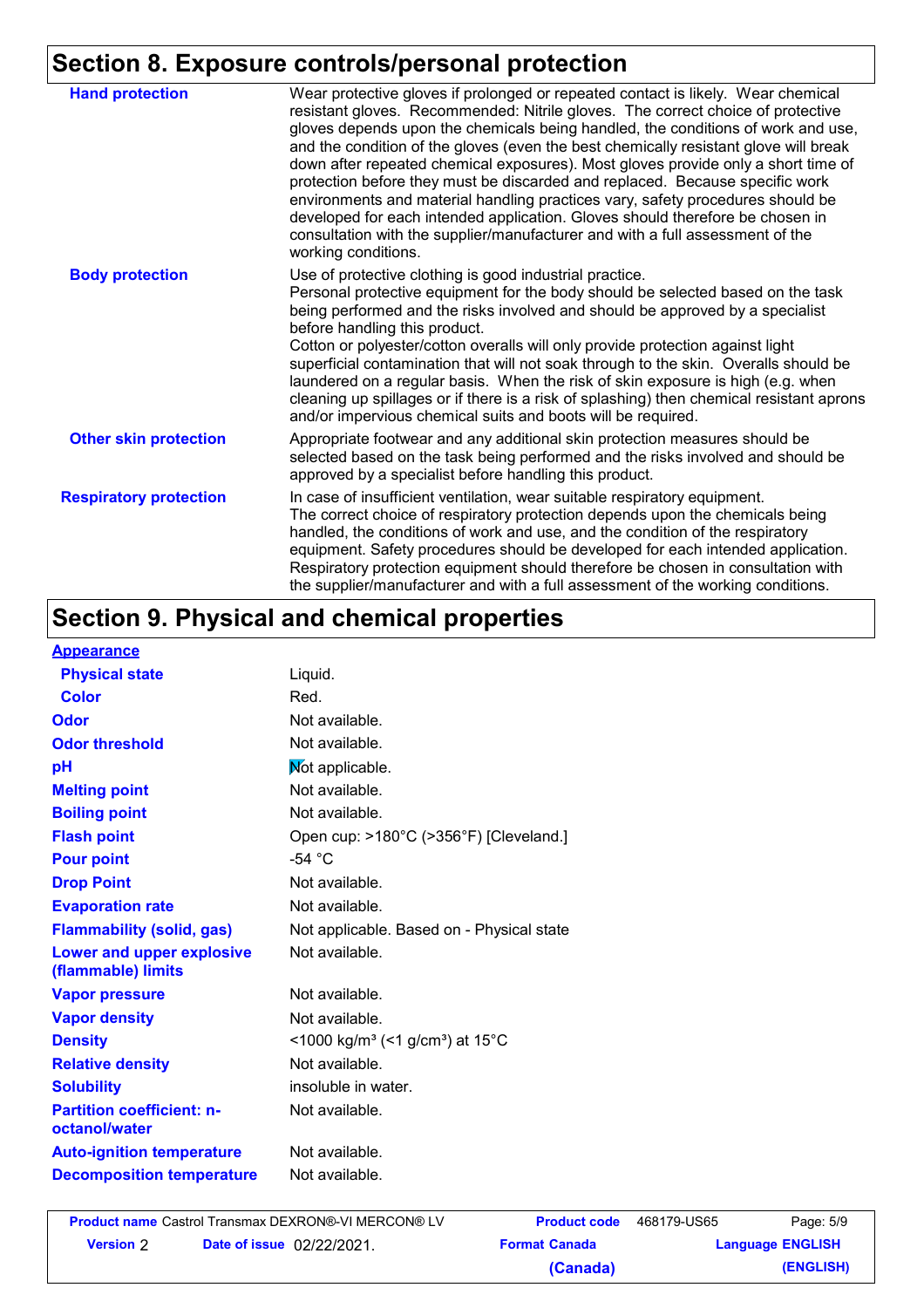### **Section 9. Physical and chemical properties**

**Viscosity Kinematic: 30.2 mm<sup>2</sup>/s (30.2 cSt) at 40°C** Kinematic: 5.6 to 6.2 mm<sup>2</sup>/s (5.6 to 6.2 cSt) at 100 $^{\circ}$ C

### **Section 10. Stability and reactivity**

| <b>Reactivity</b>                            | No specific test data available for this product. Refer to Conditions to avoid and<br>Incompatible materials for additional information.                                   |
|----------------------------------------------|----------------------------------------------------------------------------------------------------------------------------------------------------------------------------|
| <b>Chemical stability</b>                    | The product is stable.                                                                                                                                                     |
| <b>Possibility of hazardous</b><br>reactions | Under normal conditions of storage and use, hazardous reactions will not occur.<br>Under normal conditions of storage and use, hazardous polymerization will not<br>occur. |
| <b>Conditions to avoid</b>                   | Avoid all possible sources of ignition (spark or flame).                                                                                                                   |
| <b>Incompatible materials</b>                | Reactive or incompatible with the following materials: oxidizing materials.                                                                                                |
| <b>Hazardous decomposition</b><br>products   | Under normal conditions of storage and use, hazardous decomposition products<br>should not be produced.                                                                    |

### **Section 11. Toxicological information**

#### **Information on toxicological effects**

#### **Aspiration hazard**

| <b>Name</b>                                                                                                                    |                                                                                                                            | <b>Result</b>                                                                  |  |
|--------------------------------------------------------------------------------------------------------------------------------|----------------------------------------------------------------------------------------------------------------------------|--------------------------------------------------------------------------------|--|
| Distillates (petroleum), hydrotreated light paraffinic<br>Lubricating oils (petroleum), C15-30, hydrotreated neutral oil-based |                                                                                                                            | <b>ASPIRATION HAZARD - Category 1</b><br><b>ASPIRATION HAZARD - Category 1</b> |  |
| <b>Information on the likely</b><br>routes of exposure                                                                         | Routes of entry anticipated: Dermal, Inhalation.                                                                           |                                                                                |  |
| <b>Potential acute health effects</b>                                                                                          |                                                                                                                            |                                                                                |  |
| <b>Eye contact</b>                                                                                                             | No known significant effects or critical hazards.                                                                          |                                                                                |  |
| <b>Skin contact</b>                                                                                                            | Defatting to the skin. May cause skin dryness and irritation.                                                              |                                                                                |  |
| <b>Inhalation</b>                                                                                                              | <b>Exposure to decomposition products may cause a health hazard. Serious effects</b><br>may be delayed following exposure. |                                                                                |  |
| <b>Ingestion</b>                                                                                                               | No known significant effects or critical hazards.                                                                          |                                                                                |  |
|                                                                                                                                | Symptoms related to the physical, chemical and toxicological characteristics                                               |                                                                                |  |
| <b>Eye contact</b>                                                                                                             | No specific data.                                                                                                          |                                                                                |  |
| <b>Inhalation</b>                                                                                                              | May be harmful by inhalation if exposure to vapor, mists or fumes resulting from<br>thermal decomposition products occurs. |                                                                                |  |
| <b>Skin contact</b>                                                                                                            | Adverse symptoms may include the following:<br>irritation<br>dryness<br>cracking                                           |                                                                                |  |
| <b>Ingestion</b>                                                                                                               | No specific data.                                                                                                          |                                                                                |  |
|                                                                                                                                | Delayed and immediate effects and also chronic effects from short and long term exposure                                   |                                                                                |  |
| <b>Short term exposure</b>                                                                                                     |                                                                                                                            |                                                                                |  |
| <b>Potential immediate</b><br>effects                                                                                          | Not available.                                                                                                             |                                                                                |  |
| <b>Potential delayed effects</b>                                                                                               | Not available.                                                                                                             |                                                                                |  |
| <b>Long term exposure</b>                                                                                                      |                                                                                                                            |                                                                                |  |
| <b>Potential immediate</b><br>effects                                                                                          | Not available.                                                                                                             |                                                                                |  |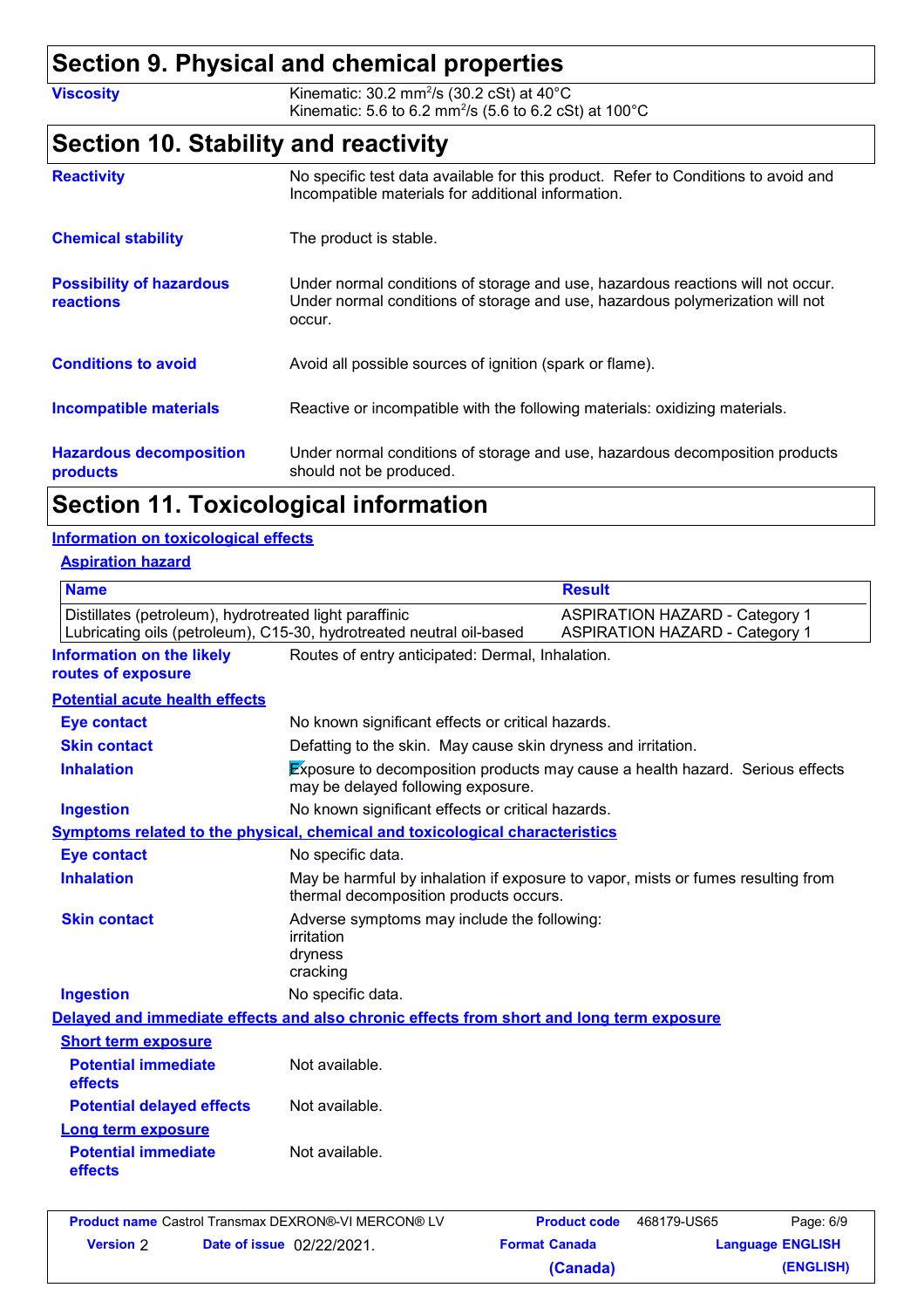### **Section 11. Toxicological information**

| <b>Potential delayed effects</b> | Not available. |
|----------------------------------|----------------|
|----------------------------------|----------------|

| <b>Carcinogenicity</b><br>No known significant effects or critical hazards.<br>No known significant effects or critical hazards.<br><b>Mutagenicity</b><br><b>Teratogenicity</b><br>No known significant effects or critical hazards.<br><b>Developmental effects</b><br>No known significant effects or critical hazards.<br><b>Fertility effects</b><br>No known significant effects or critical hazards.<br><b>Numerical measures of toxicity</b> | <b>General</b> | No known significant effects or critical hazards. |
|------------------------------------------------------------------------------------------------------------------------------------------------------------------------------------------------------------------------------------------------------------------------------------------------------------------------------------------------------------------------------------------------------------------------------------------------------|----------------|---------------------------------------------------|
|                                                                                                                                                                                                                                                                                                                                                                                                                                                      |                |                                                   |
|                                                                                                                                                                                                                                                                                                                                                                                                                                                      |                |                                                   |
|                                                                                                                                                                                                                                                                                                                                                                                                                                                      |                |                                                   |
|                                                                                                                                                                                                                                                                                                                                                                                                                                                      |                |                                                   |
|                                                                                                                                                                                                                                                                                                                                                                                                                                                      |                |                                                   |
|                                                                                                                                                                                                                                                                                                                                                                                                                                                      |                |                                                   |

**Acute toxicity estimates**

Not available.

# **Section 12. Ecological information**

#### **Toxicity**

No testing has been performed by the manufacturer.

#### **Persistence and degradability**

Expected to be biodegradable.

#### **Bioaccumulative potential**

This product is not expected to bioaccumulate through food chains in the environment.

| <b>Mobility in soil</b>                                 |                                                                                                                           |
|---------------------------------------------------------|---------------------------------------------------------------------------------------------------------------------------|
| <b>Soil/water partition</b><br><b>coefficient (Koc)</b> | Not available.                                                                                                            |
| <b>Mobility</b>                                         | Spillages may penetrate the soil causing ground water contamination.                                                      |
| <b>Other ecological information</b>                     | Spills may form a film on water surfaces causing physical damage to organisms.<br>Oxygen transfer could also be impaired. |

# **Section 13. Disposal considerations**

| <b>Disposal methods</b> | The generation of waste should be avoided or minimized wherever possible.<br>Significant quantities of waste product residues should not be disposed of via the<br>foul sewer but processed in a suitable effluent treatment plant. Dispose of surplus<br>and non-recyclable products via a licensed waste disposal contractor. Disposal of<br>this product, solutions and any by-products should at all times comply with the<br>requirements of environmental protection and waste disposal legislation and any<br>regional local authority requirements. Waste packaging should be recycled.<br>Incineration or landfill should only be considered when recycling is not feasible. This<br>material and its container must be disposed of in a safe way. Empty containers or<br>liners may retain some product residues. Avoid dispersal of spilled material and |
|-------------------------|---------------------------------------------------------------------------------------------------------------------------------------------------------------------------------------------------------------------------------------------------------------------------------------------------------------------------------------------------------------------------------------------------------------------------------------------------------------------------------------------------------------------------------------------------------------------------------------------------------------------------------------------------------------------------------------------------------------------------------------------------------------------------------------------------------------------------------------------------------------------|
|                         | runoff and contact with soil, waterways, drains and sewers.                                                                                                                                                                                                                                                                                                                                                                                                                                                                                                                                                                                                                                                                                                                                                                                                         |

# **Section 14. Transport information**

| <b>Product name</b> Castrol Transmax DEXRON®-VI MERCON® LV |                                  | <b>Product code</b>  | 468179-US65 | Page: 7/9               |
|------------------------------------------------------------|----------------------------------|----------------------|-------------|-------------------------|
| <b>Version 2</b>                                           | <b>Date of issue</b> 02/22/2021. | <b>Format Canada</b> |             | <b>Language ENGLISH</b> |
|                                                            |                                  | (Canada)             |             | (ENGLISH)               |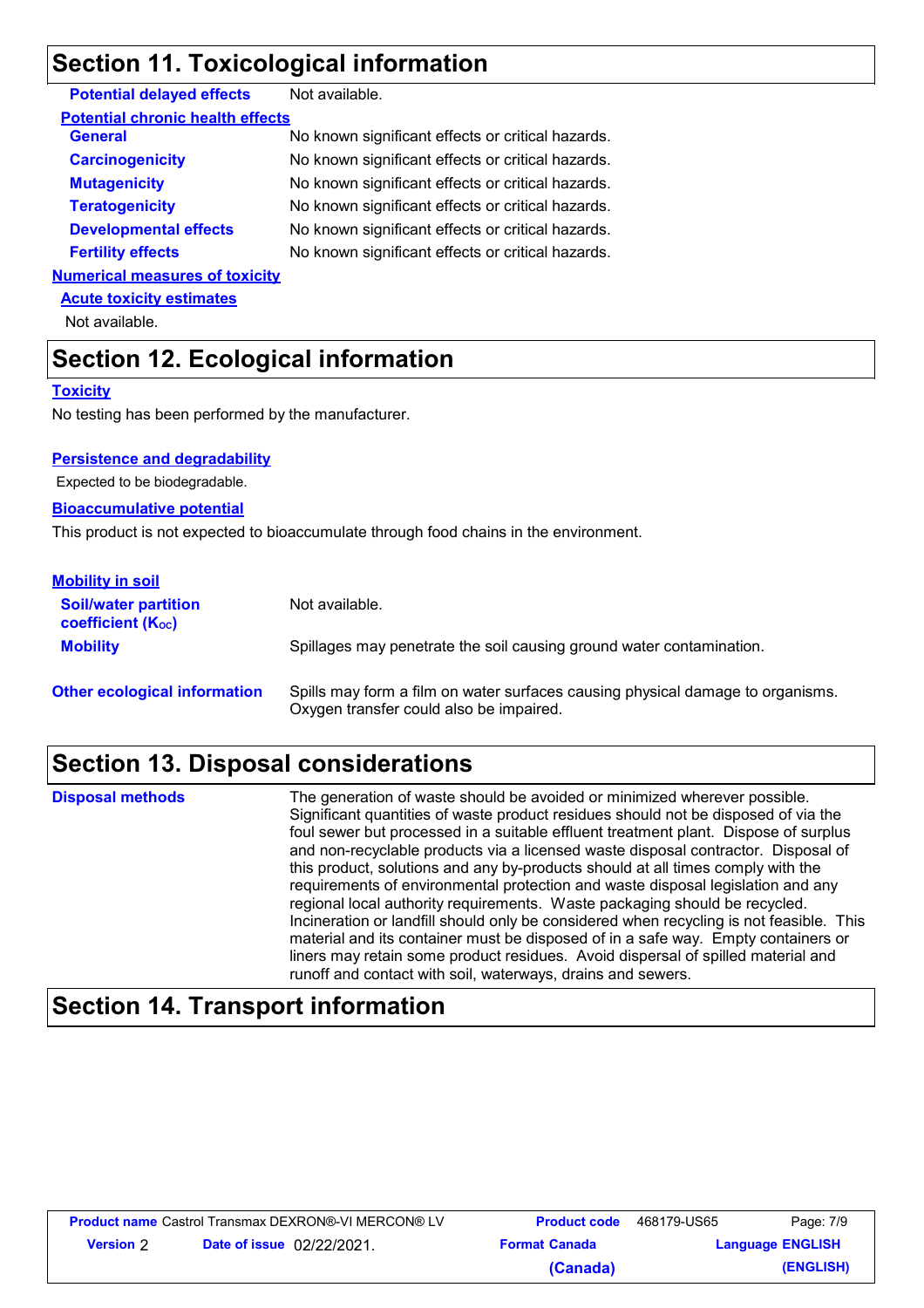| <b>Section 14. Transport information</b> |                           |                           |                |                          |  |  |
|------------------------------------------|---------------------------|---------------------------|----------------|--------------------------|--|--|
|                                          | <b>DOT Classification</b> | <b>TDG Classification</b> | <b>IMDG</b>    | <b>IATA</b>              |  |  |
| <b>UN number</b>                         | Not regulated.            | Not regulated.            | Not regulated. | Not regulated.           |  |  |
| <b>UN proper</b><br>shipping name        |                           |                           |                | ٠                        |  |  |
| <b>Transport</b><br>hazard class(es)     |                           |                           |                |                          |  |  |
| <b>Packing group</b>                     | $\overline{\phantom{0}}$  |                           |                | $\overline{\phantom{a}}$ |  |  |
| <b>Environmental</b><br>hazards          | No.                       | No.                       | No.            | No.                      |  |  |
| <b>Additional</b><br>information         |                           |                           |                |                          |  |  |

**Special precautions for user**

Not available.

**Transport in bulk according to IMO instruments**

Not available.

## **Section 15. Regulatory information**

| <b>Other regulations</b>                                        |                                                                                                          |
|-----------------------------------------------------------------|----------------------------------------------------------------------------------------------------------|
| <b>Australia inventory (AICS)</b>                               | All components are listed or exempted.                                                                   |
| <b>Canada inventory</b>                                         | All components are listed or exempted.                                                                   |
| <b>China inventory (IECSC)</b>                                  | All components are listed or exempted.                                                                   |
| <b>Japan inventory (ENCS)</b>                                   | At least one component is not listed.                                                                    |
| <b>Korea inventory (KECI)</b>                                   | All components are listed or exempted.                                                                   |
| <b>Philippines inventory</b><br>(PICCS)                         | All components are listed or exempted.                                                                   |
| <b>Taiwan Chemical</b><br><b>Substances Inventory</b><br>(TCSI) | All components are listed or exempted.                                                                   |
| <b>United States inventory</b><br>(TSCA 8b)                     | All components are active or exempted.                                                                   |
| <b>REACH Status</b>                                             | For the REACH status of this product please consult your company contact, as<br>identified in Section 1. |

# **Section 16. Other information**

| <b>History</b>                    |                            |
|-----------------------------------|----------------------------|
| Date of issue/Date of<br>revision | 2/22/2021                  |
| Date of previous issue            | 16/04/2020.                |
| <b>Version</b>                    | 2                          |
| <b>Prepared by</b>                | <b>Product Stewardship</b> |

| <b>Product name</b> Castrol Transmax DEXRON®-VI MERCON® LV |                                  | <b>Product code</b>  | 468179-US65             | Page: 8/9 |
|------------------------------------------------------------|----------------------------------|----------------------|-------------------------|-----------|
| <b>Version</b> 2                                           | <b>Date of issue</b> 02/22/2021. | <b>Format Canada</b> | <b>Language ENGLISH</b> |           |
|                                                            |                                  | (Canada)             |                         | (ENGLISH) |